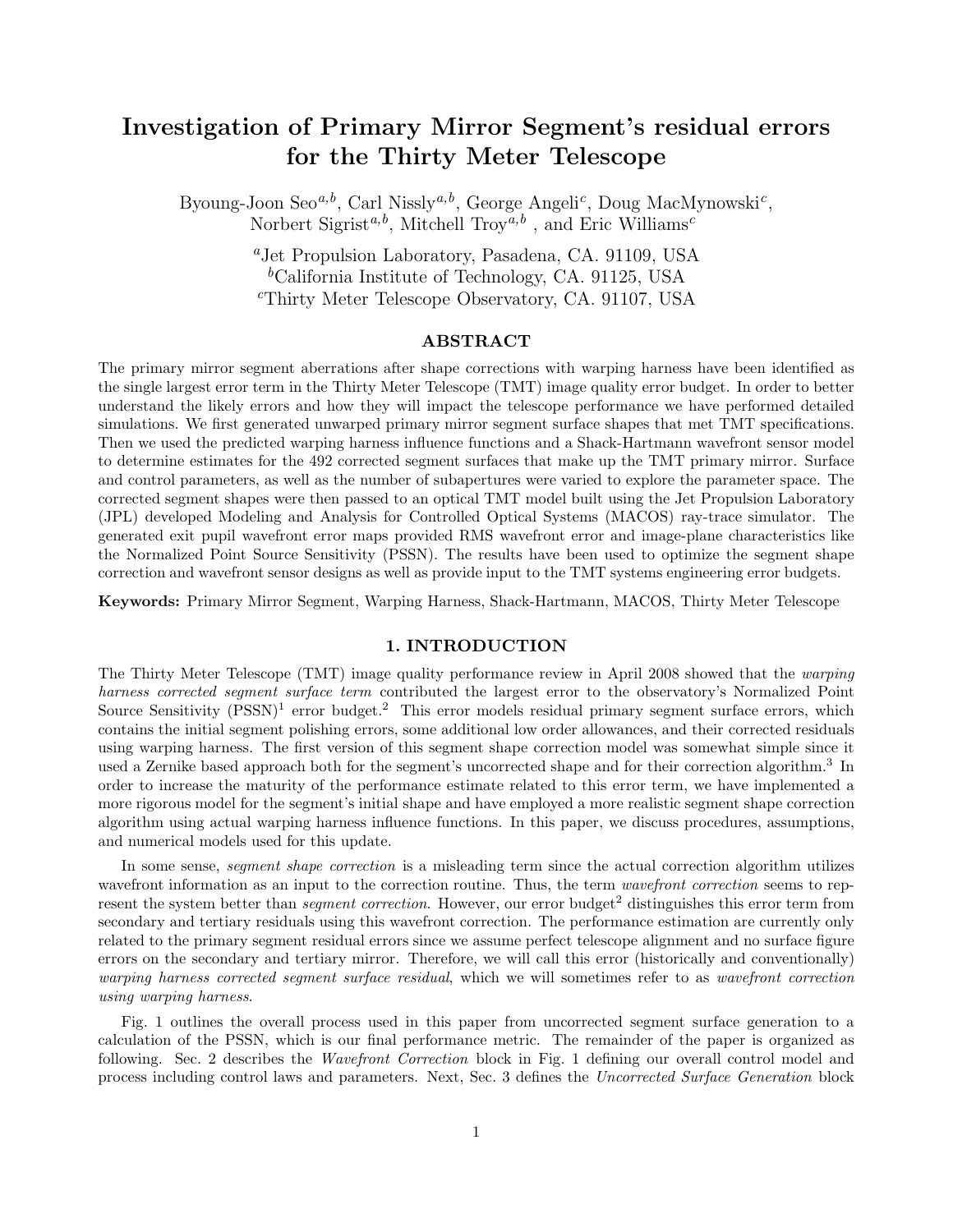

Fig. 1: Warping Harness correction process.

in Fig. 1 describing the updated process used in generating uncorrected segment surfaces. Discussion of the measurement and estimation errors is followed in Sec. 4, which details additional inputs for the Wavefront Correction block. The PSSN values are presented in Sec. 5, which corresponds to the Performance Calculation block.

# 2. OVERALL CONTROL MODEL

#### 2.1 Influence functions

The TMT primary mirror segments use a set of warping harness actuators to modify their surface shape. These warping harnesses are made up of a series of motorized tension springs as described by Williams, et. al.<sup>4</sup> This design yields a set of 21 unique locations on the segment surface to warp its shape. Using finite element analysis, TMT has provided a set of influence functions that map warping harness actuator poke to surface deformation. These influence functions are sampled at 256 pixels over the 1.432 m segments, which corresponds to a pixel sampling of ∼ 5.6 mm/pixel. Fig. 2 shows seven of surface deformations that result from a unit actuator moment applied at these locations. The remainder of the influence function shapes result from the three-fold symmetry present in the warping harness design.

The TMT warping harness actuators each have limits imposed on their stroke by design and for the safety of the segment material.<sup>4</sup> Three unique moment limits exist depending upon the location of the actuator. The moment limits are shown in Fig. 2 in connection with each actuator location type. The surface correction method described later in this section provides a means of minimizing the actuator commands to achieve the desired shape.

To correct the segment surface using the Shack-Hartmann wavefront sensor (SH-WFS) model described in Sec. 4, it is necessary to map these actuator moments to the slope resulting from a change in the spot position. To build this mapping, we individually input each actuator influence map as a surface error and measure the resulting spot motions. These slope changes then correlate actuator moment to lenslet spot motion, allowing for a control matrix to be calculated specific to each wavefront sensor design. This control matrix is calculated via determining the pseudo-inverse of this slope sensitivity matrix and is referred to as the "D-Matrix" in the Control Flow Sec. 2.2. Suppose we have an imaginary "ideal" wavefront sensor<sup>∗</sup> , which can detect the actual

<sup>∗</sup>This wavefront sensor is discussed in deteil later in Sec. 4.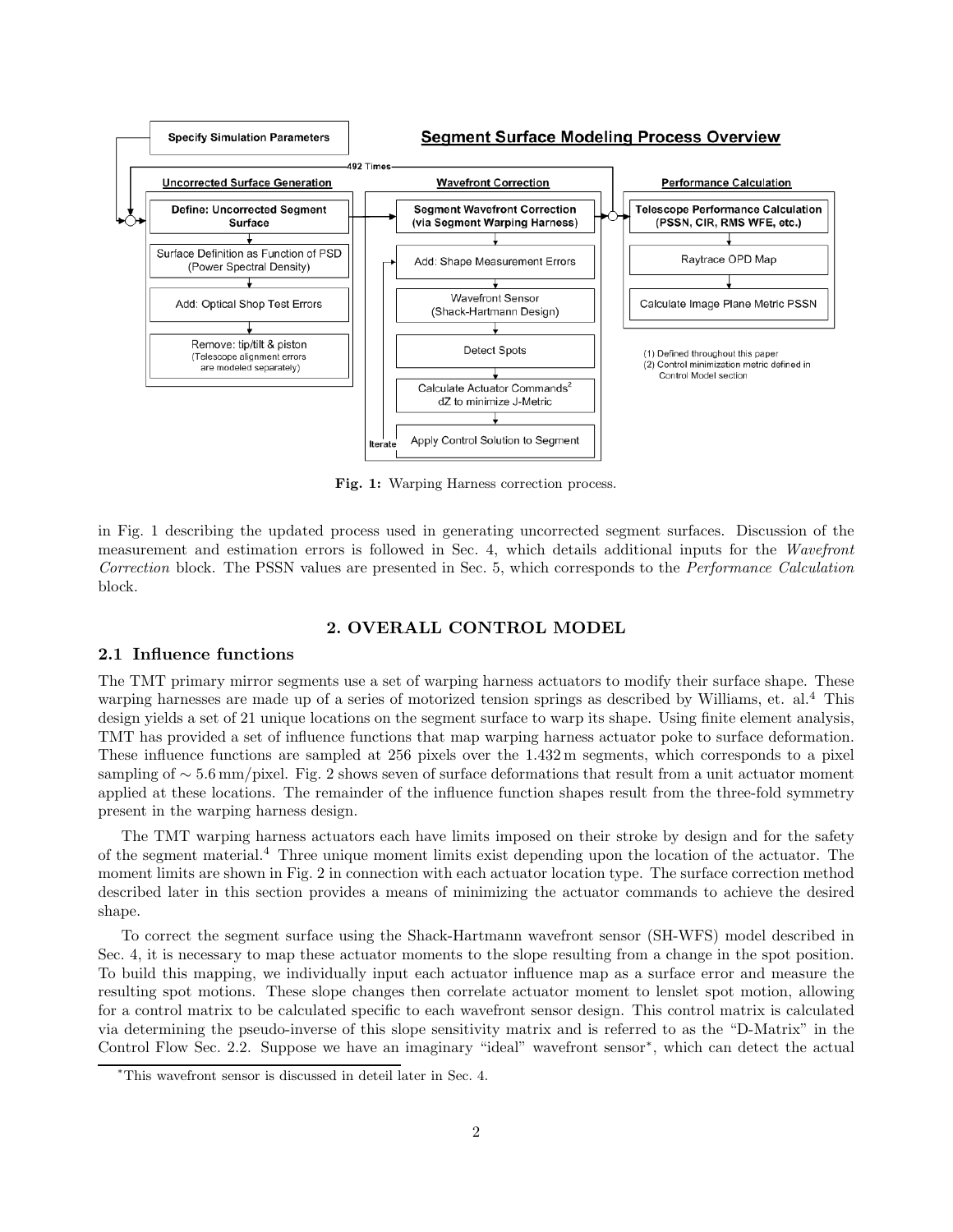

Fig. 2: Warping Harness actuator influence functions and moment limits.



Fig. 3: Warping Harness actuator Eigen Mode shapes computed by singular value decomposition of the actuator influence functions.

phase of the wavefront directly. Then, a singular value decomposition of the sensitivity matrix reveals a set of unique controllable phase shapes that the actuators can impose on the mirror. These shapes are shown in Fig. 3 with the intent of qualitatively demonstrating the controllable segment shapes.

## 2.2 Control Flow

Clearly, the control law and minimization metric used are central to this segment shape correction study. Fig. 4 introduces the control flow that we used to calculate actuator moment commands with each control iteration. We call the metric that we have chosen to minimize the "cost function", J, defined as follows:

$$
J = S^T S + \rho^2 Z^T Z \tag{1}
$$

where S is slope vector obtained using SH-WFS, Z is the actuator moment vector, and  $\rho$  is moment weighting. This cost function definition allows both SH slope and actuator moment to contribute to a control solution. A moment weighting factor  $\rho$ , described further in the next section, limits the actuator moments commanded. With each control iteration, a change in actuator moment commands dZ is calculated to minimize J.

$$
dZ = (D^T D + \rho)^{-1} \cdot (D^T S + \rho^2 Z) \tag{2}
$$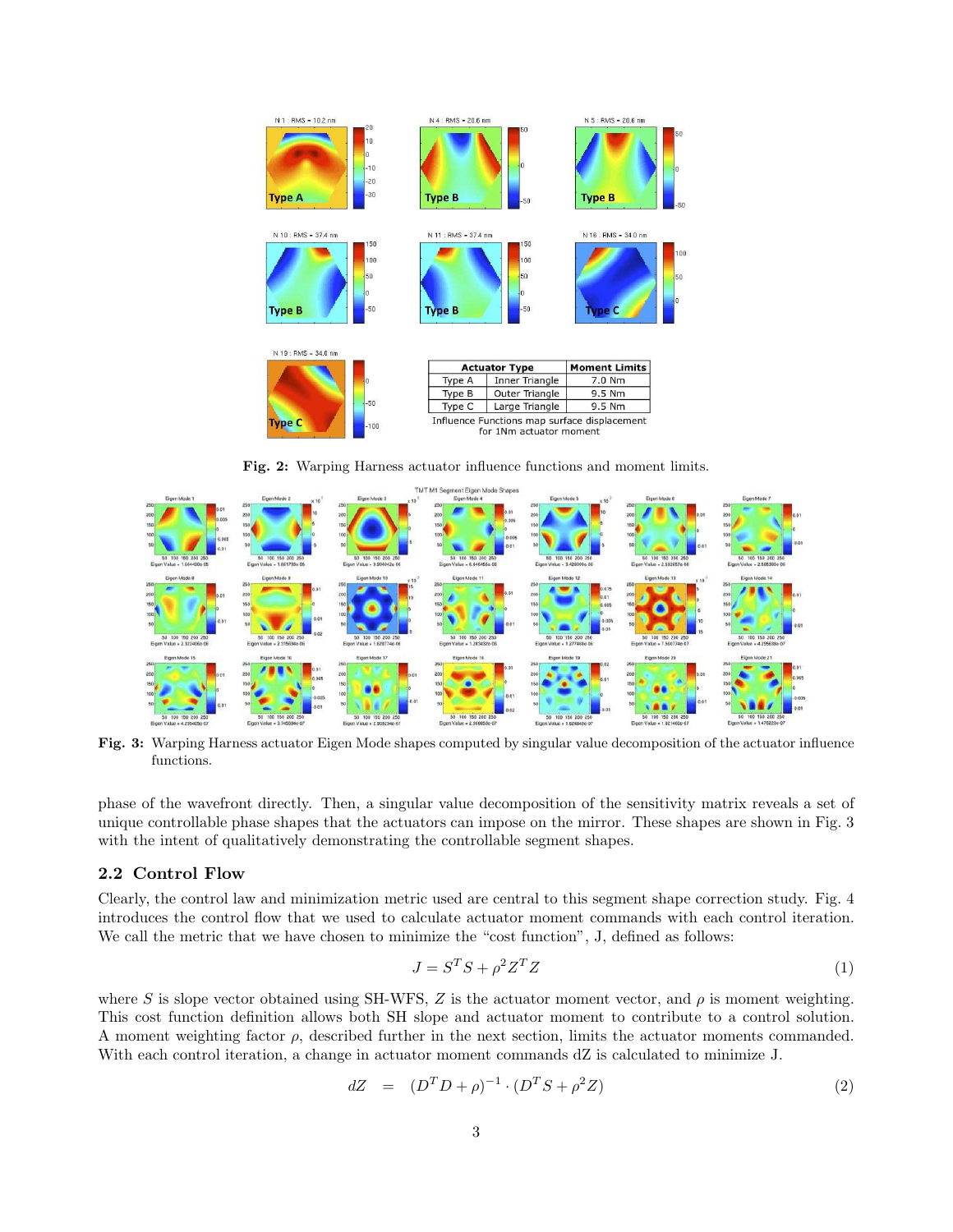

Fig. 4: Segment shape control flow diagram demonstrating the control flow process followed. The SH-WFS block represents the wavefront sensing model used to estimate the wavefront with each iteration and is defined further in Sec. 4.1. As described in Sec. 4.1, this block can be replaced by a phase-based wavefront sensor where the phase is measured directly. Note that if the moment weighting factor  $\rho$  is set to zero, that the slope exclusively influence the minimization the "cost function" J. As a measurement noise, we consider the atmospheric phase residual over the segment after integration as described in Sec. 4.2.

where  $D$  is the actuator sensitivity matrix. As the controller iterates, the SH slopes are minimized with the possible consideration of actuator moment, controlled by the moment weighting factor.

The control flow procedure begins with the uncorrected segment surface generated by the process described in Sec. 3. Treating this surface as the segment wavefront, by assuming no figure errors on the secondary and tertiary mirrors as well as perfect telescope alignment and by including a factor of two (surface to wavefront conversion assuming normal ray-incidence), we pass this array to the wavefront sensor model. Typically, we use the SH-WFS described in Sec. 4.1. Here we include the atmospheric phase residual noise, as described in Sec. 4.2 with the segment wavefront, divide the segment for each lenslet, and propagate using a Fast Fourier Transform (FFT) to set up the SH spots. A convolution with the time-averaged atmosphere in Optical Transfer Function (OTF) space is then included for each spot. We calculate spot slopes by differencing the aberrated position with the recorded zero position. As described previously, a set of actuator moment commands is calculated according to Eq.  $(2)$ , that minimizes the J-metric. Using an integrator, these new moment commands are added to those calculated from previous iteration and a new wavefront surface is applied using the warping harness influence functions. This new corrected wavefront is passed to the wavefront sensor for continued correction.

## 2.3 Control Parameters

Aside from the SH-WFS design, we have varied two main parameters related to the control law when correcting the segment surfaces. The first is the number of controlled Singular Value Decomposition (SVD) modes. When calculating the control matrix via SVD, we can choose to limit the number of SVD mode shapes to correct. By decreasing the number of SVD modes considered in the control matrix, we ignore the mode shapes that have the weakest control authority. These mode shapes have higher spatial frequency and can increase the actuator moment commands that achieve the same or very similar surface error after correction. By limiting the included SVD modes into the control matrix, we can decrease the actuator moment commands and also decrease our dependence on the accuracy of the D-matrix.

The second main controlled parameter is the actuator moment weighting factor, which controls the amount of consideration given to the actuator moments relative to the slope in the calculation of the J- metric. This factor, called  $\rho$  in Eq. (1), is the means of limiting the actuator moments applied in each control iteration. When  $\rho=0$ , only the slopes are considered when evaluating J. We have found that the actuator moments required to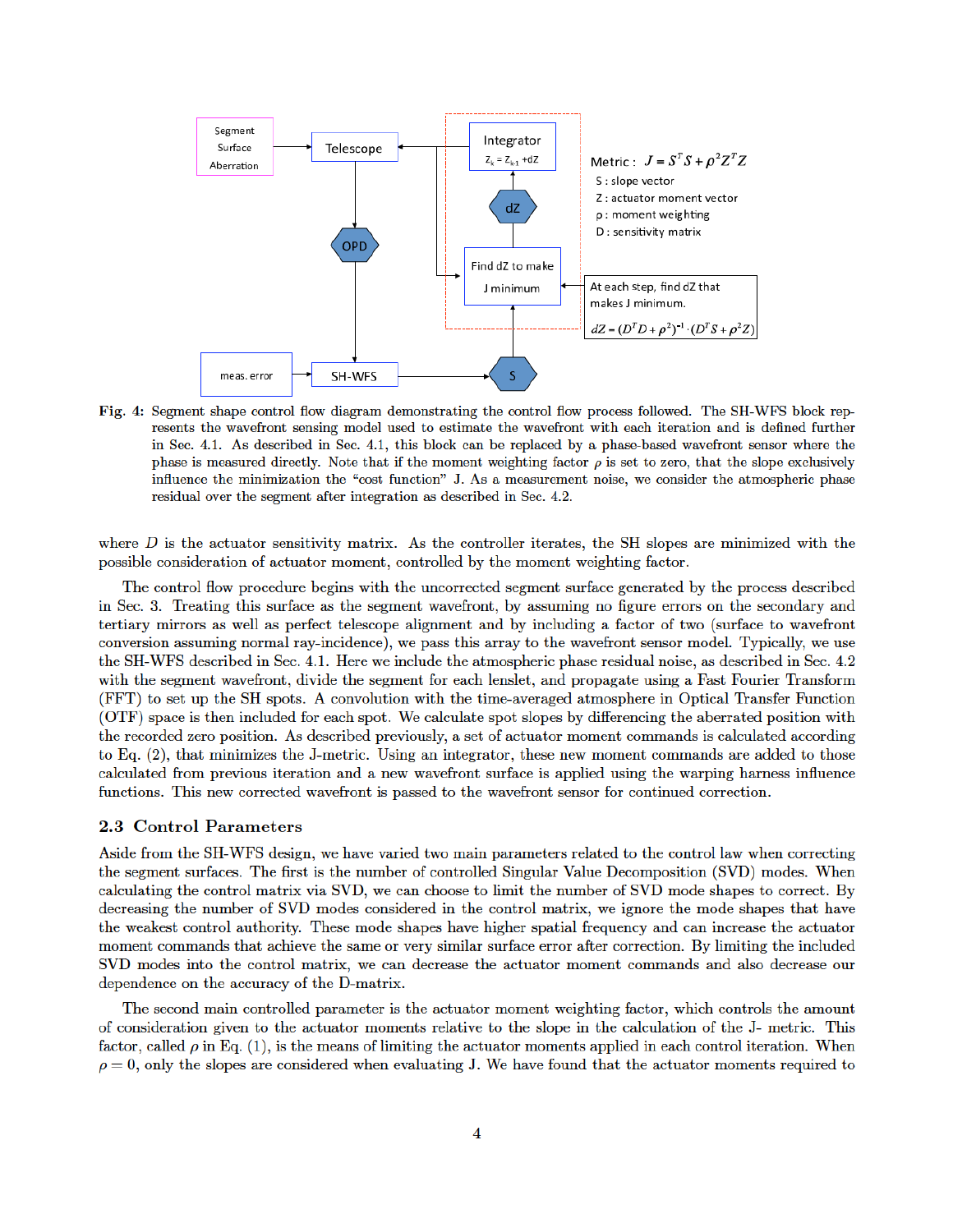

Fig. 5: Procedure and assumptions for uncorrected segment surface generation. The Noll Zernike polynomial values for the low order allowances are given in terms of rms values (Zernikes are rms normalized).

correct any given uncorrected segment shape are less than half of their force limits even if  $\rho = 0$ . Therefore, we only consider  $\rho = 0$  throughout this paper.

# 3. UNCORRECTED SEGMENT SHAPES

## 3.1 Procedures and Assumptions

The entire surface generation process is outlined in Fig. 5. We generate *initial surfaces* from a Power Spectral Distribution (PSD) function assuming the following. First, that the PSD amplitude distribution follows the Kolmogorov spectrum. Eq. (3) represents the two dimensional Kolmogorov spectrum in unit of phase square per unit spatial frequency area.<sup>5</sup>

$$
PSD(\vec{f}) = 0.023 \cdot r_0^{-5/3} \cdot |f|^{-11/3} \tag{3}
$$

where  $\tilde{f}$  is the two dimensional spatial frequency,  $|f|$  is the magnitude of the spatial frequency, and  $r_0$  is the Quasi-Fried's parameter. Second, the PSD phase distribution follows a uniform probability density function from 0 to  $2\pi$  (independent and identically distributed). Third, the surfaces are isotropically aberrated, i.e., no directional dependencies. We define the segment region to a circular aperture, which encompasses the segment hexagonal mirror shape, and remove the Piston, Tip, and Tilt (PTT) components afterwards from the surface definition. This *initial surface* fulfills TMT's structure function for surfaces having residual polishing errors. The hexagonal *initial segment surfaces* are "stamped" out from these *initial surfaces*.

The TMT mirror specification allows for additional low order aberrations, expressed in terms of circular Zernike polynomials, namely: defocus, astigmatism, coma and trefoil. † The permitted Zernike coefficient values are listed in Fig. 5. We simply removed the PTT components from these surfaces since telescope alignment errors are modeled separately. These *uncorrected segment surfaces* are fed into the warping harness control flow described in Sec. 2.

# 3.2 Structure function and Verification of initial surfaces

The structure function defined by the TMT project is the tip/tilt removed atmospheric structure function shown in Eq. (4).

$$
D(x) = A \left[ 10.6 \left( \frac{x}{d} \right)^{5/3} - 13.75 \left( \frac{x}{d} \right)^2 + 3.42 \left( \frac{x}{d} \right)^3 \right] + B^2/2 \tag{4}
$$

<sup>&</sup>lt;sup>†</sup>All Zernike modes in this report refer to Zernike Noll Modes<sup>5</sup>.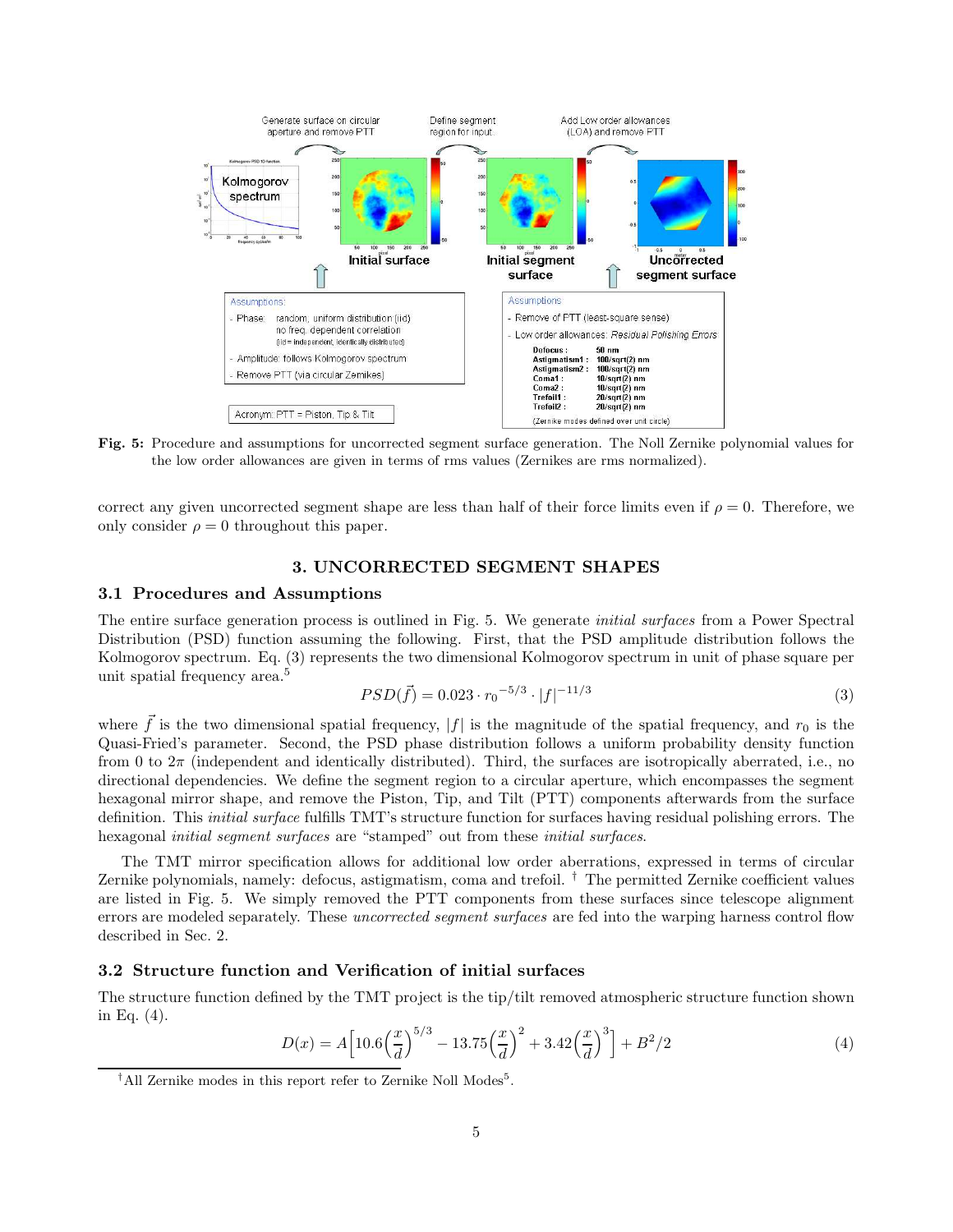

**Fig. 6:** Comparison between the computed and TMT specified structure functions. The computed structure function is from 100 randomly generated initial surfaces (one bounded by dashed lines, blue if colored) using Eq. (5) while the TMT specified structure function is from Eq. (4). The calculated structure function is represented by the mean value along the radial direction (one bounded by dashed lines, blue if colored) and two dashed line bounds of standard deviations from the mean along the azimuthal direction.

where x is the separation between point pairs,  $D$  is the diameter of the telescope,  $d$  is the diameter of the beam footprint,  $r_0$  is the Quasi-Fried's parameter,  $\lambda$  is the wavelength,  $A = 1/4 \times (\lambda/2\pi)^2 \times (D/r_0)^{5/3}$ , and B is the high order surface roughness. They are specified as  $D = 30 \,\text{m}$ ,  $d = 1.432 \,\text{m}$   $r_0 = 1 \,\text{m}$ , and  $B = 3.1623 \,\text{nm}$  for the TMT primary segment mirror. Note that this structure function is described in terms of surface heights and not optical path differences (OPD). For the following two reasons the white noise component (B) can be ignored: First, we can always separate the white noise term from this study since white noise cannot be corrected by warping harness. Second, to accurately model a white surface noise would require significantly higher spatial resolution than we currently have.

In order to verify that the initial segment surfaces meet the requirement, we perform Monte-Carlo studies. We first generate many random surfaces and calculate the structure function using Eq. (5).

$$
D(\vec{r}) = \frac{\int A(\vec{x})A(\vec{x} - \vec{r}) \langle [S(\vec{x}) - S(\vec{x} - \vec{r})]^2 \rangle d\vec{x}}{\int A(\vec{x})A(\vec{x} - \vec{r})d\vec{x}} \tag{5}
$$

where  $\vec{r}$  and  $\vec{x}$  are two dimensional spatial coordinate for surfaces,  $A(\vec{x})$  is the logical pupil function,  $S(\vec{x})$  is the surface function, and the operator  $\langle \cdot \rangle$  in Eq. (5) represents the statistic ensemble average of many random trials of the Monte-Carlo simulation. Eq. (5) is a structure function formula considering a finite pupil. As Eq. (5) suggests, the calculated structure function is defined in two dimensional coordinates. Fig. 6 shows the mean value along the radial direction of the calculated structure function from 100 randomly generated initial surfaces (one bounded by dashed lines, blue if colored) and two dashed lines representing bounded standard deviations from the mean along the azimuthal direction. The corresponding structure function that TMT specifies from Eq. (4) (red if colored) is also plotted for comparison. Figures  $6(a)-(c)$  are determined using different grid sizes, i.e.,  $1/32$  m,  $1/64$  m and  $1/128$  m respectively.

As seen in Fig. 6, the computed and TMT specified structure functions match reasonably well. Nonetheless, we observe some differences between the two structure functions due to following reasons. One is that high spatial frequency components are limited by the numerical simulation, i.e., grid size. The other is due to low spatial frequencies that are limited by surface aperture size. This low frequency limitation results in uncertainty of the piston, tip, and tilt on the circular aperture over which they are removed after the process. Further investigation on the discrepancy between these two structure functions is beyond the scope of this work. Therefore, we use a 1/128 m grid size and this level of surface quality for the remainder of our work. Note that the sample grid size of 1/128 m is close to the grid size of the influence functions used in our model and discussed in Sec. 2.

The mean (and standard deviation) of the Root-Mean-Square (RMS) surface for initial (a), initial segment (b), and uncorrected segment (c) surfaces are obtained as 18.4(2.9) nm, 17.3(2.8) nm, and 97.3(7.4) nm, respectively. The results are based on 100 time Monte-Carlo study. The mean RMS surface value of 18.4 nm in initial surfaces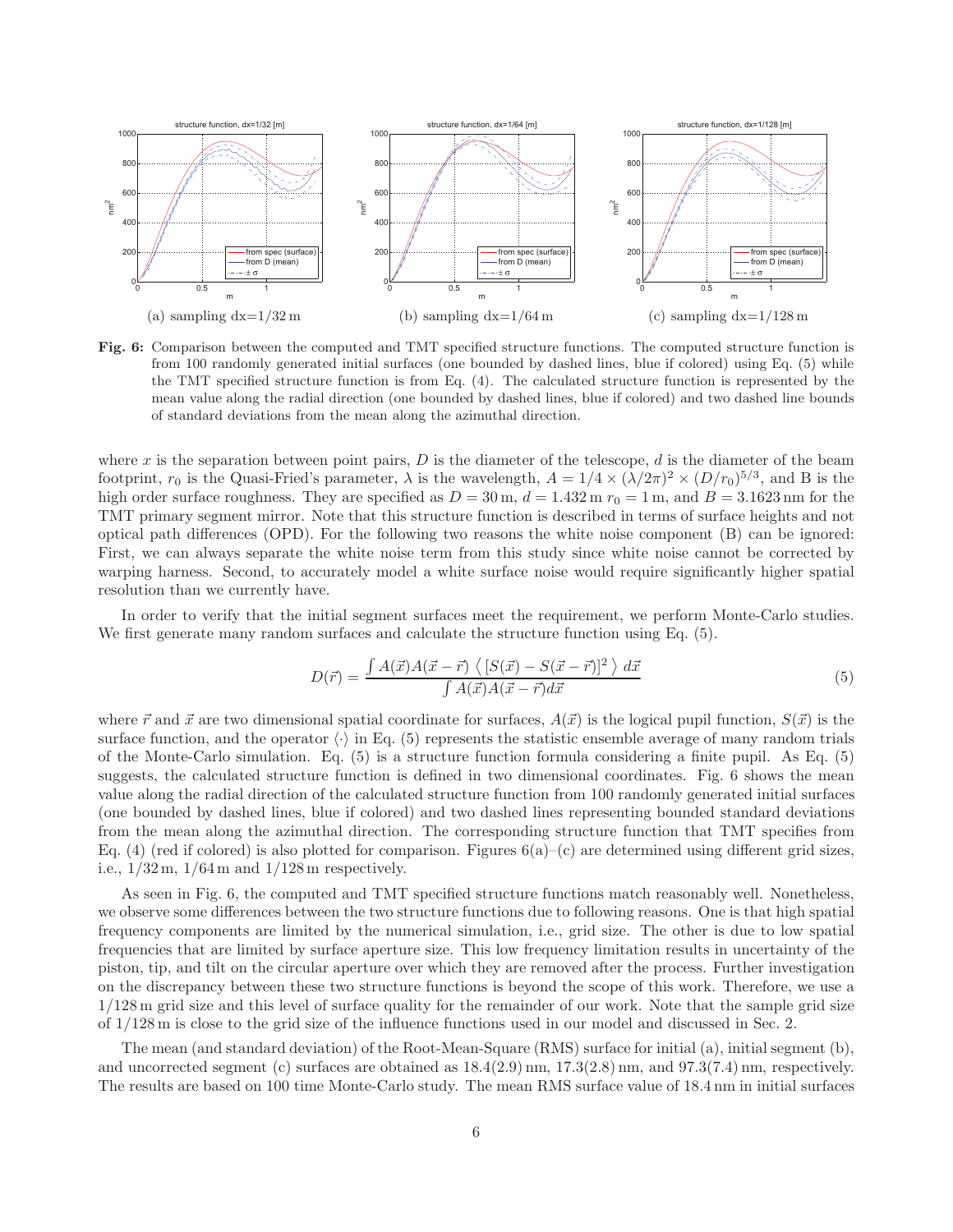

| Rings | Focal Length (mm) | #<br>F    | CCD dx $(\mu m)$ |
|-------|-------------------|-----------|------------------|
|       |                   | $100.9\,$ |                  |
|       | 35                | 98.0      |                  |
|       |                   | 67.2      |                  |
|       |                   |           |                  |

Table 1: Shack-Hartmann Wavefront Sensor Designs with an example diagram of 3 Ring lenslet configuration sampled over a mirror segment.

(a) can be compared to 19.645 nm, which is obtained using the analytic formula Noll derived.<sup>5</sup> The two values being close to one another suggests that our simulation is valid. The mean RMS surface value of 97.3 nm in uncorrected surfaces (c) can be compared to 115.32 nm, which is Root-Sum-Square (RSS) of the mean value of initial segment surfaces (17.3 nm) and the RSS value of the low order allowances (114.02 nm) in Fig. 5. The difference between the two values is due to the hexagonal shape of the segments. (Higher values of Zernike shapes cut out of hexagons.)

## 4. WAVEFRONT MEASUREMENT

#### 4.1 Wavefront Sensor Models

The most basic wavefront sensor model that we use to estimate the segment shape is a phase-based wavefront sensor. We refer to this method of estimating the surface shape as the "ideal" wavefront sensor because we simply use the model's array representation of the segment as a result of the previous control iteration with no added noise or estimation. This method represents an idealized limit of surface correction obtained only if the segment surface shape is entirely known without any noise disturbance. The results shown in the following sections is a result of using this "ideal" wavefront sensor to minimize the WFE and not its derivative like the SH-WFS's.

A SH-WFS measures the average wavefront slope over the sampled wavefront defined by an array of lenslets positioned in the pupil-plane. We model the SH-WFS designs that are currently considered by the APS team for performance evaluation. The basic parameters related to the SH-WFS designs are shown in Tbl. 1. The main parameter that drives these designs is the number of rings in the lenslet array. Tbl. 1 also shows an example diagram of 3 Ring lenslet configuration sampled over a mirror segment and describes how the number of rings is defined. More lenslets give more measurements, a higher sampling, of the wavefront, which increases system performance. By considering various SH-WFS designs, we can explore this trade-space to maximize the sensor system's performance while minimizing the cost.

To measure the slopes associated with a certain wavefront shape, the mirror segment is divided up to include the region that each unique lenslet sees. Using Matlab, we propagate this wavefront for each lenslet via an FFT routine. Ideally, the spot resulting from this propagation is then stitched into an array corresponding to the detector and sampled over its designed pixel size. When a perfect wavefront is propagated through the lenslet array, each spot has zero motion. However, when the sensor samples a disturbed wavefront, the tip and tilt of the spot creates a slope measured by the sensor and provides an input to the control algorithm described in this section.

As an approximation to this SH-WFS model, a simplified centroiding algorithm is used. The centroid of the lenslet spot is the measured position of the spot's peak on the detector. Much effort can be contributed to the algorithm used for this spot centroiding. We have used the most basic method for finding the peak, by ignoring the effects of neighboring spot diffraction crosstalk. We also have increased the detector sampling and positioned the detector such that the spot peak is always aligned with a specific pixel. This avoids some complexity in the wavefront sensor model and does not consider some approximation in the spot location. Future work can increase the maturity of this method. An advance spot centroiding routine will account for these approximations.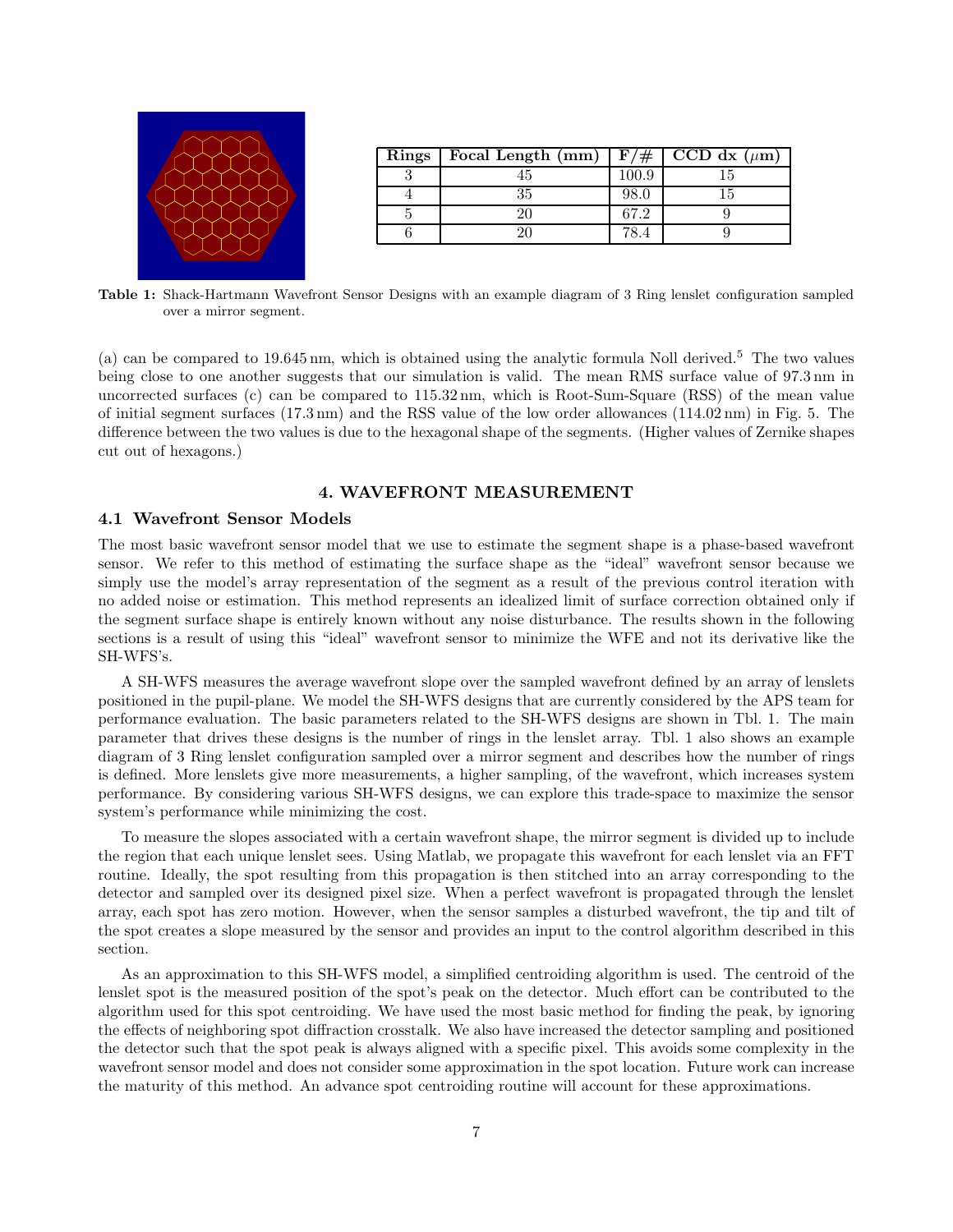|               | <b>Moment Limit Ratio</b> |               | RMS WFE [nm]  |               | <b>PSSN</b>   |        |
|---------------|---------------------------|---------------|---------------|---------------|---------------|--------|
| Wavefront     | <b>21 SVD</b>             | <b>10 SVD</b> | <b>21 SVD</b> | <b>10 SVD</b> | <b>21 SVD</b> | 10 SVD |
| <b>Sensor</b> | Modes                     | Modes         | Modes         | Modes         | Modes         | Modes  |
| Ideal         | 0.31                      | 0.18          | 20.64         | 24.65         | 0.9557        | 0.9441 |
| SH 3-Ring     | 0.40                      | 0.25          | 22.10         | 25.41         | 0.9499        | 0.9420 |
| SH 4-Ring     | 0.45                      | 0.25          | 21.66         | 25.33         | 0.9532        | 0.9446 |
| SH 5-Ring     | 0.35                      | 0.21          | 21.16         | 25.05         | 0.9555        | 0.9465 |
| SH 6-Ring     | 0.34                      | 0.21          | 21.15         | 25.23         | 0.9562        | 0.9469 |

Table 2: TMT Segment Shape Control Study

#### 4.2 Measurement Noise

Possible measurement noise sources in the SH-WFS include *centroid spot uncertainty* and Atmospheric Phase Residual Noise. The centroid spot uncertainty is the uncertainty in finding correct slopes in SH-WFS, which results from various different error sources such as non-perfect centroid algorithm, spot broadening effect induced by atmosphere, finite detector pixel size, and aberration in the lens arrays. The "Atmospheric Phase Residual Noise" is due to finite exposure time through the random atmosphere. Chanan, et al.<sup>6</sup> have found that the "Atmospheric Phase Residual Noise" is the most dominant error source in the Phasing Camera System (PCS)<sup>7</sup> of the Keck Telescopes. They have also predicted the (atmospheric residual dominant) measurement uncertainties of the Alignment and Phasing System (APS) based upon empirical data from PCS, scaling them as appropriate to TMT. The APS of TMT is responsible for the precision optical alignment of the telescope.<sup>8</sup>

In this study, we implement these APS measurement uncertainties in the form of measured segment wavefront uncertainties, expressed via Zernike polynomials, representing additional segment aberrations due to atmospheric integration. The Zernikes included are: focus, astigmatism, coma, and trefoil, which are scaled as a function of the integration time that APS measures over. Since a longer integration time reduces this estimation error, we model the current minimum time allowed by the APS requirements of ∆T=300 seconds so that we do not underestimate its affect. We add a randomly composed segment Zernike array, scaled by this integration time, to the wavefront disturbance present on the mirror segment as a result of each control iteration.

We refer to this noise as "Atmospheric Phase Residual Noise" since the APS uncertainties mainly come from the atmosphere phase residual or simply "APS Noise" throughout this paper.

# 5. SIMULATION RESULTS

We present our simulation results in terms of the  $PSSN<sup>1,3</sup>$  metric in this section. The following is a list of assumptions and approximations that we have made during the implementation of our optical TMT model.<sup>3</sup> First we assume that the primary mirror is made up of a regular hexagon grid. This means that our primary segments each have the same regular hexagonal shape in projection. Our OPD map exit pupil sampling is 1/64 m per pixel. Also each mirror surface deformation is approximated using a regularly sampled grid. In this simulation, the primary mirror segments each use a  $256 \times 256$  pixel grid with 5.6 mm pixels.

Our default simulation parameters include a wavelength of 500 m and atmospheric  $r_0$  equal to 200 mm at the zenith. Currently, we have run cases for SH-WFS 3-6 ring designs in addition to the "ideal" phase based sensor described in Sec. 4. For SH-WFS, we employ the simplified centroid algorithm as described in Sec. 4.1. We have simulated the SVD mode control of 10 and 21 modes, with  $\rho = 0$ . For all cases, we currently include the APS noise described in Sec. 4 (including the approximations as described in Sec. 4.1), with a 300 sec integration time.

To calculate PSSN values for each set of control parameters, we begin with a database of 492 corrected segments. We then load each of these segment grids, ensuring that they are correctly sampled and have piston, tip, and tilt removed. Each segment grid is installed into the TMT MACOS optical model's primary mirror. An Optical Path Difference (OPD) map is defined by a sequential ray-trace and we calculate the PSSN for each case. Table 2 contains results for each of the control parameters listed above, which are also shown in Figs. 7(a)-7(b).

Tbl. 2 shows simulation results from this warping harness correction study. Overall, there is a minimal change in its value from the April-2008 Performance Review<sup>3</sup> estimate of 0.9494 for  $r_0 = 200$  mm at Zenith.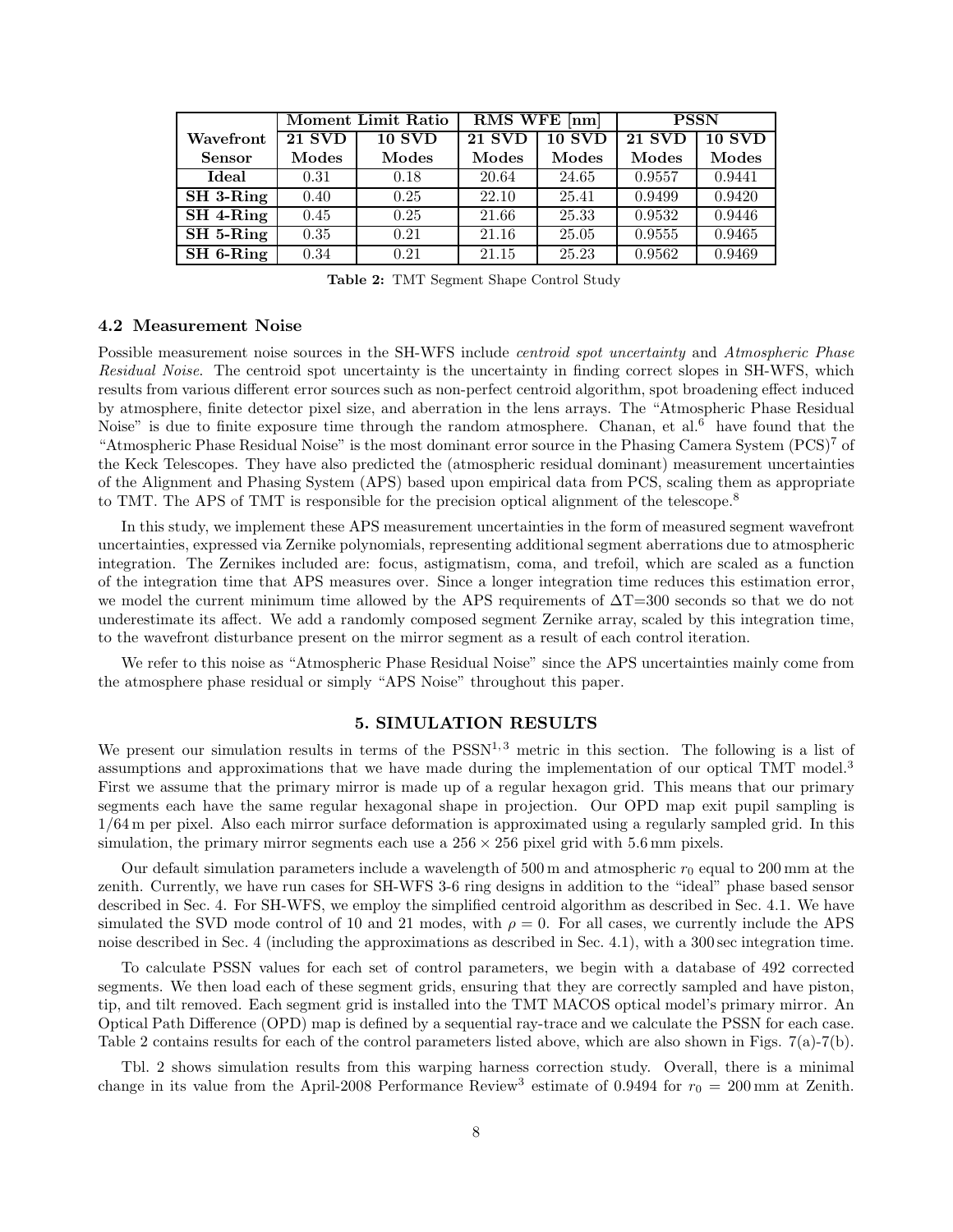

Fig. 7: Example case study where a wavefront correction algorithm is applied to correct an uncorrected segment shape. For this specific case study, we assume SH-WFS design, controlled SVD modes, moment weighting of 3-Ring, full 21 modes, and 0, respectively. For each iteration step, interesting properties such as the metric (c), the RMS WFE (d), and actual actuator moments (e) are shown.

By including higher spatial frequencies and shortening the APS integration time, the PSSN value is lowered. This decrease in the PSSN is counteracted by an improvement in the warping harness correction method. These improvements include using the designed influence functions and actuator moment limits as described in Sec. 2. The "ideal" phase-based wavefront sensor minimizes the RMS WFE relative to the SH WFS designs. It is interesting to note that although this phase-sensing method minimizes the wavefront error, the PSSN value is minimized using the slope-based approach. Using the 5- or 6-ring SH-WFS design, with the first 10 SVD modes controlled, optimizes the RMS WFE and PSSN values. The effects of including high frequency errors through a PSD surface implementation and an improvement in the warping harness surface correction nearly cancel one another in terms of PSSN, resulting in only a small overall change since the TMT Performance Review in April 2008.

## 6. SUMMARY

Based on our assumptions and models of the primary segment residual errors, we have estimated that the PSSN is 0.9499 using our baseline parameters, i.e., 3-ring SH-WFS, 300 sec APS integration time, no moment weighting (no restrictions upon actuator movements applied) and utilizing all 21 SVD modes for the WFE control. We have also observed the possibility to improve this PSSN value to 0.9555 (5-ring SH-WFS) or 0.9562 (6-ring SH-WFS). We estimate that the RMS WFE due to uncorrected segment shape is less than 100 nm before correction and reduces to less than  $\approx 22 \,\text{nm}$  after correction. The updated PSSN value of 0.9499 is close to what we have reported previously using the simple Zernike model.<sup>3</sup> Although we have an improved surface model that better represents the assumed polishing errors (representation of higher spatial frequencies), the enhanced control algorithm permits a better WFE correction over the segments. A detailed summary of the obtained results is presented in Tbl. 2 in Sec. 5.

In addition to these PSSN metric updates, we have made the following observations : First, our simulations indicate that, for the provided input specifications, the maximum observed actuator moment is 60% of the limit. This result was achieved without utilizing the actuator moment weighting factor in the control algorithm or by limiting the number of controlled SVD modes; two methods that could further reduce these commands. Second, we investigated the WFE correctability using the available range of 1 to 21 SVD modes. If the control is limited to include only the 10 largest SVD modes, i.e., not including higher spatial frequency modes, we observed that the moments applied to the actuators is reduced by 50% and that the difference of the RMS WFE values was about 5 nm. Using only the strongest 10 SVD modes makes the control more robust. Third, as to be expected, we confirmed that the 5- or 6-ring SH-WFS designs considered by the APS team outperform the 3-ring SH-WFS